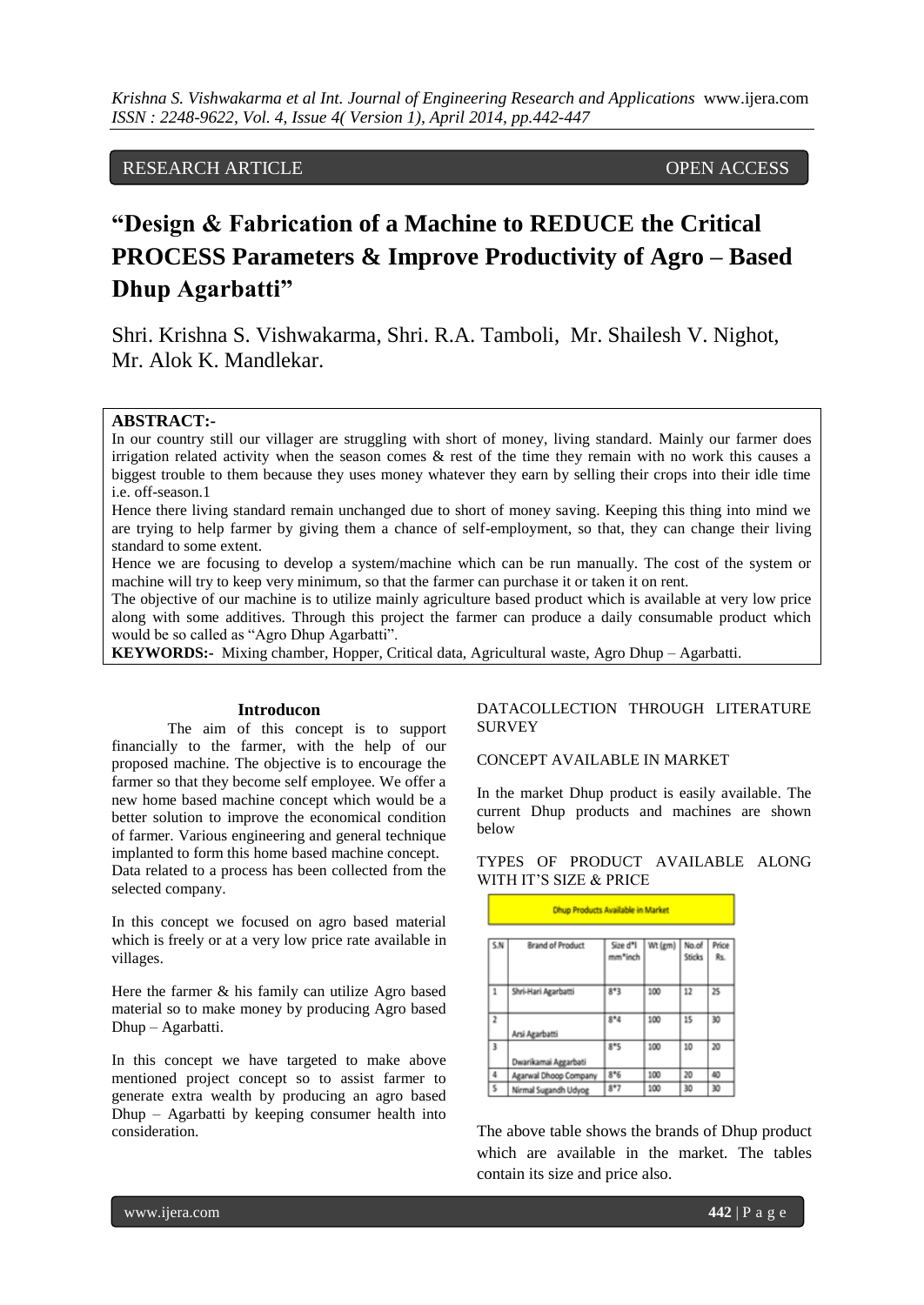|                | Machine Related Available Data         |                    |                                     |                |                  |          |
|----------------|----------------------------------------|--------------------|-------------------------------------|----------------|------------------|----------|
| 5N             | Machine Available                      | Machine<br>Wt (kg) | Machine<br>Product Size d/I<br>(mn) | Power<br>Hp    | Capacity/ hr     | Price    |
| 1              | Auto dhoopbatti<br>making machine      | 175                | 6.8.10/3".4".2"                     | $\overline{z}$ | 13-<br>15kg/24hr | 112000/- |
| $\overline{2}$ | High speed agarbatti<br>making machine | 150                | 3,5,8/1",2",1.5"                    | 5              | 13.<br>15kg/10hr | 140000/- |
| Ì              | Incence powder<br>mixing machine       | 50                 | 6.8.10/3",4",2"                     | 0.5            | 15-20kg/24       | 84000/-  |

# 1.1) TYPES OF MACHINE AVAILABLE ALONG WITH IT'S PRICE & CAPACITY

The above table shows machine related data is shown. In this table machine weight, power required, size, price and capacity is available.

|                         | <b>Ingredients of Market Product</b> |                                |                |                 |  |
|-------------------------|--------------------------------------|--------------------------------|----------------|-----------------|--|
| S.N                     | Ingredients                          | Hydro<br>carbon<br>НC<br>(ppm) | Co2<br>Level % | Price Rs/<br>Κg |  |
| 1                       | latex liquid<br>chemical             | 898                            | 14.5           | $120.5/-$       |  |
| $\overline{\mathbf{z}}$ | Burning<br>Powder-<br>Charcoal       | 1064                           | 12.08          | 46.97/-         |  |
| 3                       | Khasa Powder                         | 377                            | 2.3            | $220/-$         |  |
| 4                       | Burn Oil                             | 1050                           | 20             | $70/-$          |  |
| 5                       | Wood Powder                          | 230                            | 2.8            | $5.00/-$        |  |
| 6                       | Cow Dung                             | 202                            | 3.5            | $3/-$           |  |
| 7                       | Paper Pulp                           | 120                            | 6.9            | $10/-$          |  |
| 8                       | Kapur                                | 171                            | 4.15           | 440/-           |  |
| 9                       | Luban                                | 162                            | 3.75           | $230/-$         |  |

#### 1) CONTENTS AVAILABLE IN MARKET

In the above mention table ingredients required to Dhup Agarbatti

production is shown. he basic elements with its price and Co2 level. Besically all this are useful for production purpose of Dhup Agarbatti.

# **MATERIAL DATA SHEET**

|                         | <b>Material Data</b>        |                  |                  |                |              |              |
|-------------------------|-----------------------------|------------------|------------------|----------------|--------------|--------------|
| Sr.<br>no               | <b>Materials</b>            | Size             | Qty.             | kg             | Price<br>Rs. | Total<br>Rs. |
| 1                       | M.S Chanel                  | 100*50 mm        | 2m               | 18.56          | $206/-$      | 1350         |
| $\overline{2}$          | M.S Sheet                   | 16 Gauge         | 2.5 <sub>m</sub> | 31.6           | $75/-$       | 2370         |
| $\overline{\mathbf{3}}$ | Round Bar                   | Dia 25 mm        | 1.8 <sub>m</sub> | 8.9            | $127/-$      | 750          |
| 4                       | M.S Flat                    | 40*5 mm          | 3m               | 10.84          | $61/-$       | 600          |
| 5                       | <b>General Bearing</b>      | Dia.25 mm        | 3nos             |                | $300/-$      | 900          |
| 6                       | <b>Bevel Gear</b>           | Dia.25 mm        | 2nos             |                | 1000/-       | 2000         |
| 7                       | <b>G.I Ball Valve</b>       | Dia.1"           | 2nos             |                | $400/-$      | 800          |
| 8                       | G.I reducer                 | Dia.1"           | 2nos             |                | $22.5/-$     | 45           |
| ٩                       | <b>G.I Nipple</b>           | Dia.1"           | 2nos             |                | $16/-$       | 32           |
| 10                      | Bolt                        | $1/2$ "* $1/2$ " |                  | $\overline{2}$ | $80/-$       | 160          |
| 11                      | Bush                        | Dia.26 mm        | 2nos             |                | $100/-$      | 200          |
| 12                      | Angle(M.S)                  | 40*40*5<br>mm    | 9m               | 29.52          | $59.5/-$     | 1755         |
| 13                      | Angle(M.S)                  | 25*25*5<br>mm    | 3m               | 6.56           | $60.5/-$     | 160          |
| 14                      | Paint                       | 1/2 Ltr*3        | 1.5<br>Ltr       | 4              | $150/-$      | 600          |
| 15                      | Labours Charges<br>per hour | 13day*6hr        |                  |                | $40/-$       | 3000         |

This sheet contains the information about the material which is used to fabricate our Dhup Agarbatti machine. It also contains the material required and its price.

#### **FARMER RELATED DATA**

| <b>Farmer Related Data</b> |           |                                     |                         |                            |                                    |  |
|----------------------------|-----------|-------------------------------------|-------------------------|----------------------------|------------------------------------|--|
| S.N                        | Country   | $%$ of<br>Farmer<br>Country<br>wise | Avg<br>Income/<br>month | Avg<br>Working<br>Days/ yr | Refrence                           |  |
| 1                          | India     | 80                                  | 2115                    | 209                        | hand book of dairy farming         |  |
| $\overline{2}$             | Spain     | 40                                  | 3660                    | 288                        | practical spanish for farmer       |  |
| 3                          | Sri-Lanka | 80                                  | 4300                    | 217                        | the forest garden farms, hikkaduwa |  |
| 4                          | China     | 30                                  | 4500                    | 188                        | chinese farmer painting            |  |

Above table contain the farmer related data in some different countries. Percentage of farmer in the country, average working days and income of farmers is also shown. This table is provides all data which is required to differentiate the farmers in countries.

The percentage of farmers in the different countries in Asia is compared by following graph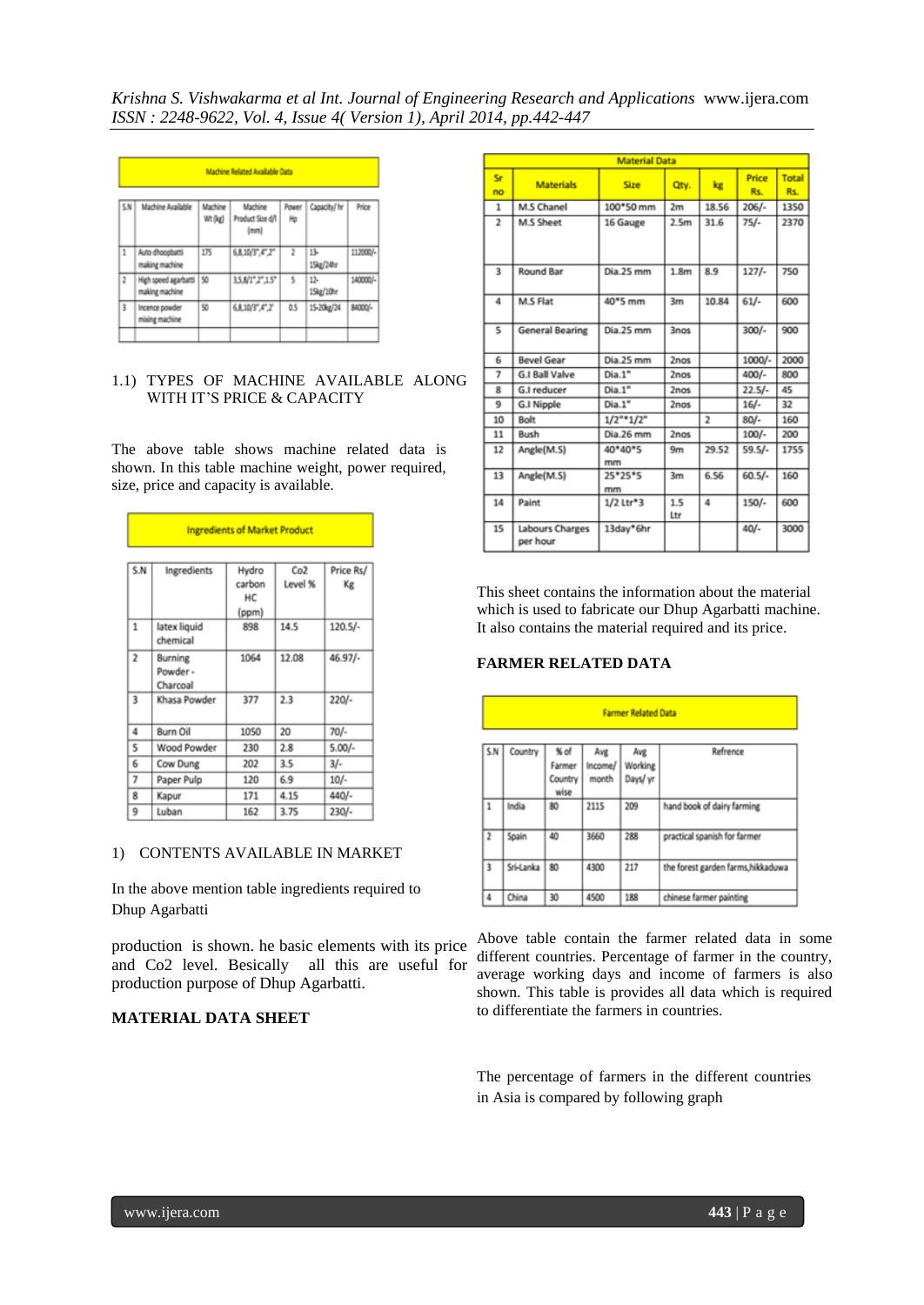

Average working days of farmers in different countries are shown in the following graph.



The following graph shows the average income of farmers in different countries. By compairing with other countries Chinies farmers earn high income.



# **PROBLEM STATEMENT**

# **WHY WE WANT TO CHOOSE THIS TOPIC**.

If we look up at the nearby market, you will easily find numerous brand of Dhup Agarbatti, but the important thing is how much it is safe to your health.

The smoke comes out from the burning Dhup Agarbatti contains various toxic gases like  $Co$ ,  $Co<sub>2</sub>$ , Hc etc. these gases produce bad effect on human eye & health. Sometime these products contains some high amount of fragrances due to which after

sometime of burning the Dhup Agarbatti could cause human headache.

To reduce these effects we suggest a new concept of making Dhup products which solve the purpose.

By considering all problems we develop this concept and try to implement this in real life. The main aim of this concept is to make the human life more secured.

The other side of this project is to produce a machine which makes the Dhup Aggarbati in a very low budget. The concept is to provide Agro Based Dhup Agarbatti which may be produce by farmer at villages.

The main motive of this topic selection is to boost and increase the economical condition of farmer in India because lots of farmer suicide cases is occurs due to their poor economical condition.

To reduce the suicide cause we try to support them as providing part time work at their home from this project.

# **ACTUAL CONDITIONS**

In our day to day life we face the problem of increasing price of all

products. The life of common man is very hard to adjust all the things in minimum salary.

If we consider the Dhup product it also have high cost but the consumption of such product is daily at home.

In the industry of Dhup product the various types of machines are used. This machine consumed high amount of electricity. The cost of electricity in current condition is on the way of raising which also effect on the price of product.

Also in factories there are three to four labor is required to handle the machine. This labor cost is also included in all type of Dhup product that will be manufacture in the company therefore the cost of product is high. These are all the actual condition in the market for this product.

# **FARMER RELATED PROBLEMS**

Now days the some Indian farmer is suffering from very poor economical condition because of fluctuation of rainfall in rainy season. Usually the farmer earns money in two times in a year because farmer produces two crops yearly. If the rain are not well than all the works of farmer gets failed and they lose their grains. They face the money problem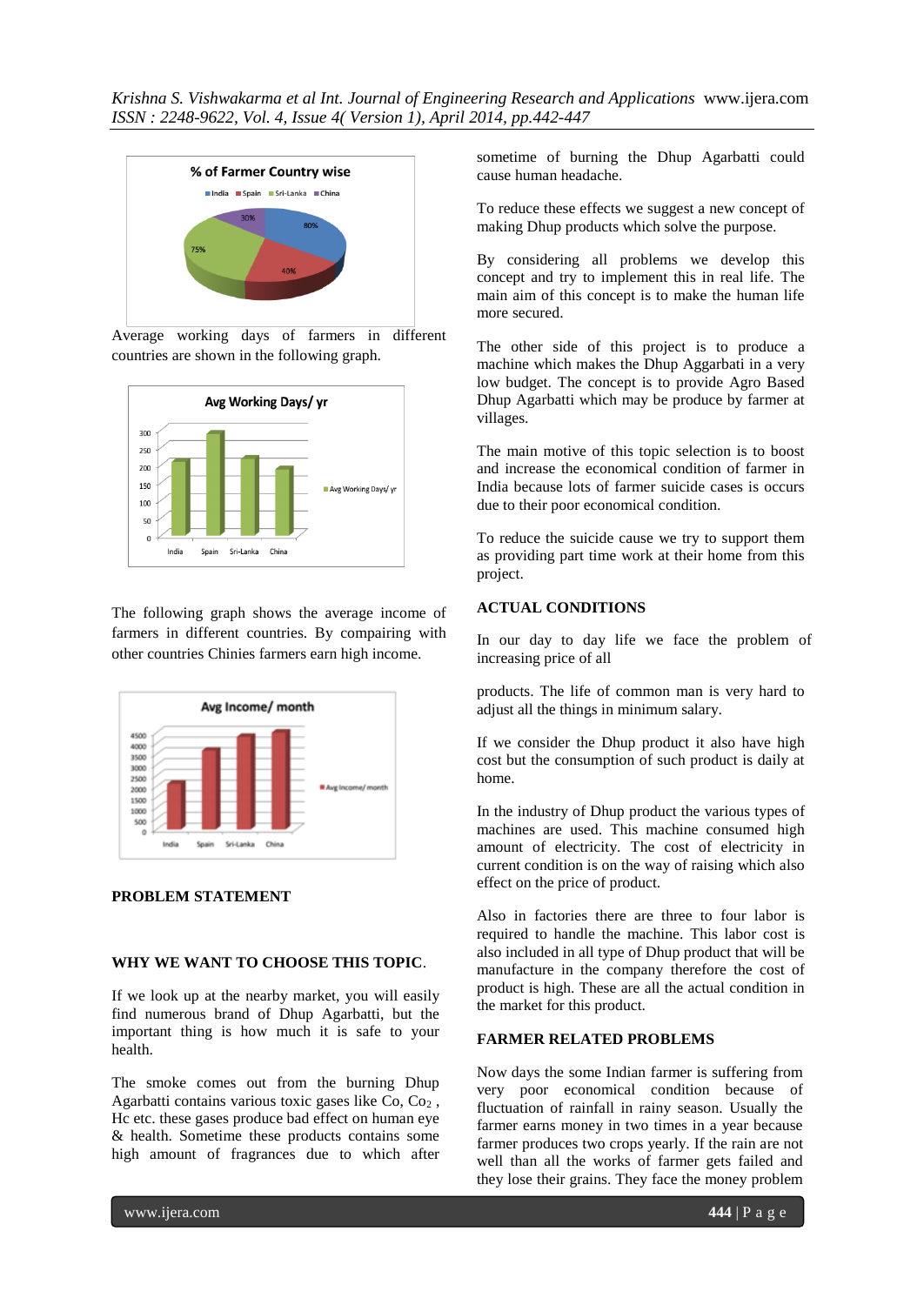in their life. Also they could not be able to gets two times food a day. Due to failure of products they even could not refund the loan of banks.

The children of the farmer are not able to study in the good school due to economical problem.

Farmer and their family spent valuable life in tension & low economical condition only and because of that farmer get try to suicide due to such bad problems of their life.

#### **PROBLEM SELECTION**

## **FARMER FINANCIAL SUPPORT**

The condition of the farmer in India has not changed even after independence. They are still dependant on the rain for water and politicians for fixing remunerative prices. But nothing going smoothly. Most of the farmers have burden of loans from banks and private money lenders, which they are not able to return and hence, have to take extreme step like suicide. The government is also not very worried about their condition.

Therefore we try to provide the better solution for the improvement of the economical condition of farmer. when the farmer used our concept they will definitely earn money daily. There is no requirement of higher expenditure also they used the raw material which is freely available I the villages for the production of Agrobassed Dhup Agarbatti. hence by spending a small CONCEPT PROJECT MACHINEpart of time farmer earn money through concept. And this is the best financial support for farmers to improve their economical condition.

#### **ROUTE CAUSES OF PROBLEM**

Indian farmers are poor because 1) they are not aware about market needs. 2) There valuable crop is not purchased at time plus they don't have personal storage facility. 3) They don't know alternate medium of income. 4) Intermediate parties manipulate them to sell their crop against any previous rate of loan. 5)Improper rain so they faced the shortage of water for crops.

#### **DEVELOPMENT OF OUR CONCEPT**

Design of "Design & Fabrication Of A Machine To Reduce The Critical Process Parameters & Improve Productivity Of Agro – Based Dhup Agarbatti Machine"

#### **WORKING OF PROJECT**

#### **FLOW DIAGRAM**



#### **DESCRIPTION**

In this machine we use the component like mixing chamber, push plates etc. The material like cow dung, bhusa, paper pulp, camphor, lubhan etc. are mixed with the help of mixing blades present in the mixing chamber.

The blades are connected to the shaft which is mounted in the hopper. The shaft is connected to the bevel gear & the gear is connected to the pulley. When the raw material is inserted in the mixing chamber, by using human power to rotate the pulley and therefore the blades are rotate which is mounted on the rotating shaft and due to rotating blades the material mixed properly.

The mixing blades produced pressure on the material & hence the material is out from the outlet port. The outlet port is a structure like a hole is present at the bottom of the hopper which allows the material to passed through it towards outward.

This outlet port is circular in shape therefore the material flow towards outside is circular in shape & the Dhup Agarbatti is produced.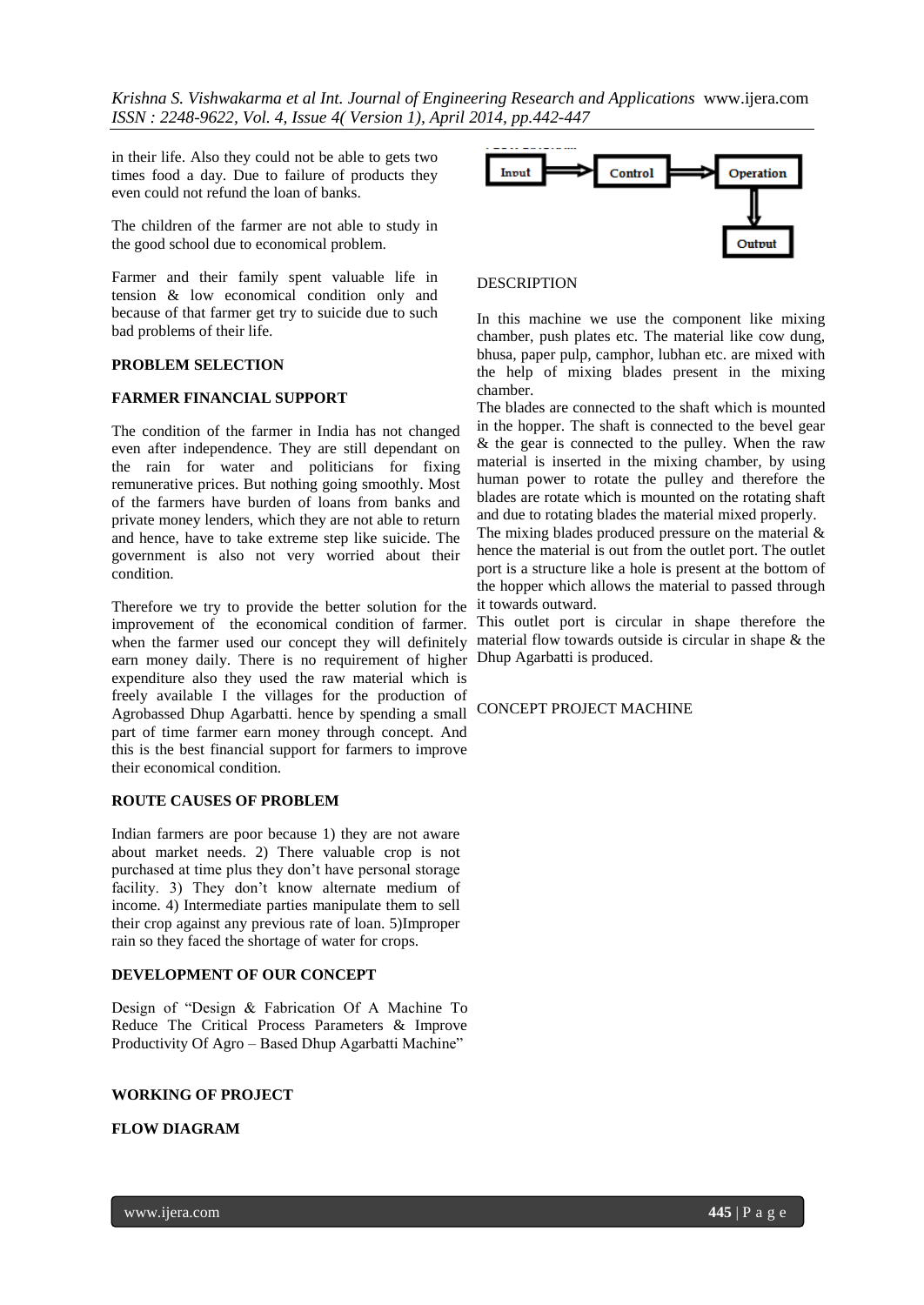

#### EXPECTED RESULT WITH OUR CONCEPT

FARMER BENEFIT:- As we also known that the Indian farmer are poor. They only do the farming at one time and can not do another job. To see that problems we make this machine to provide the farmer some income resources. For this machine farmer can works after doing the farming work& make dhoop agrabatti. In this machine the material used is easily available the village in very low cost. For this machine farmer definitely got the benefit in terms of money.

# SMOKE CONTAMINATION

|                |                    | % content |      |                 |       |       |
|----------------|--------------------|-----------|------|-----------------|-------|-------|
| S.No           | Particular         | Co        | HC   | CO <sub>2</sub> | O2    | Nox   |
| 1              | Charcol Powder     | 1.27      | 1064 | 12.08           | 17.68 | 1.859 |
| $\overline{2}$ | Khasa Powder       | 0.28      | 77   | 2.3             | 16.32 | 1.64  |
| 3              | Latex              | 2.01      | 898  | 14.5            | 32.5  | л     |
| 4              | <b>Burning Oil</b> | 4.2       | 1800 | 22              | 34    | 4.8   |
| s              | Cow Dung           | 0.95      | 202  | 2.2             | 15.11 | 0.114 |
| 6              | Wood powder        | 0.075     | 230  | 2.2             | 11.29 | 1.2   |
| 7              | Paper Pulp         | 0.029     | 120  | 3               | 15.72 | 1.338 |
| 8              | Kapur              | 0.98      | 171  | 2.5             | 15.5  | 2.232 |
| 9              | Luban              | 1.2       | 162  | 3.75            | 13.5  | 0.8   |

above table shows the smoke contamination of a particular. The table contain Co, Co2, Nox, Hc, O2percenage, in a specific particular.



#### **CONTAINS OF PARTICULAR IN PRODUCT**

The following table shows the ingredients and its ratio in our Dhug product. The following table shows the ingredients and its ratio in our group product.<br>These percentages are specially decided by getting the trial on the Dhug Agarbatti machine.

| <b>Ingredients</b> |               |  |  |  |
|--------------------|---------------|--|--|--|
| Particular         | contains<br>% |  |  |  |
| <b>Wood Powder</b> | 25            |  |  |  |
| <b>Cow Dung</b>    | 60            |  |  |  |
| <b>Paper Pulp</b>  | 10            |  |  |  |
| Kapur              | 1             |  |  |  |
| Luban              | 4             |  |  |  |

Also the graph shows the numeric value of the particular ingredients



**COMPARISION OF OUR PRODUCT WITH CURRENT PRODUCT** 

1) The table shows the smoke percentage of the current product. It contains the actual tested value of it.